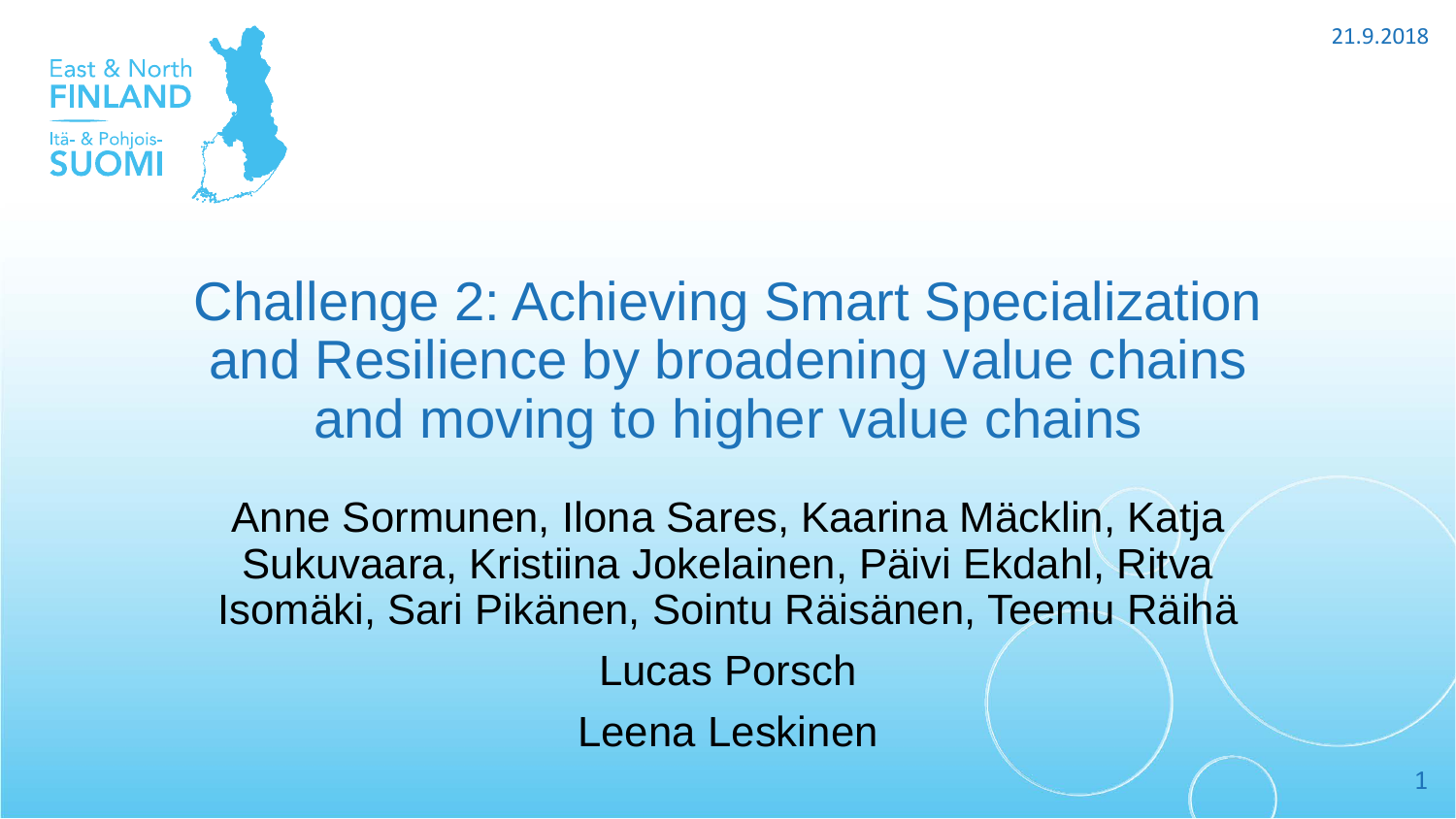



Challenge 2: Achieving Smart Specialisation and Resilience by broadening value chains and moving to higher value chains

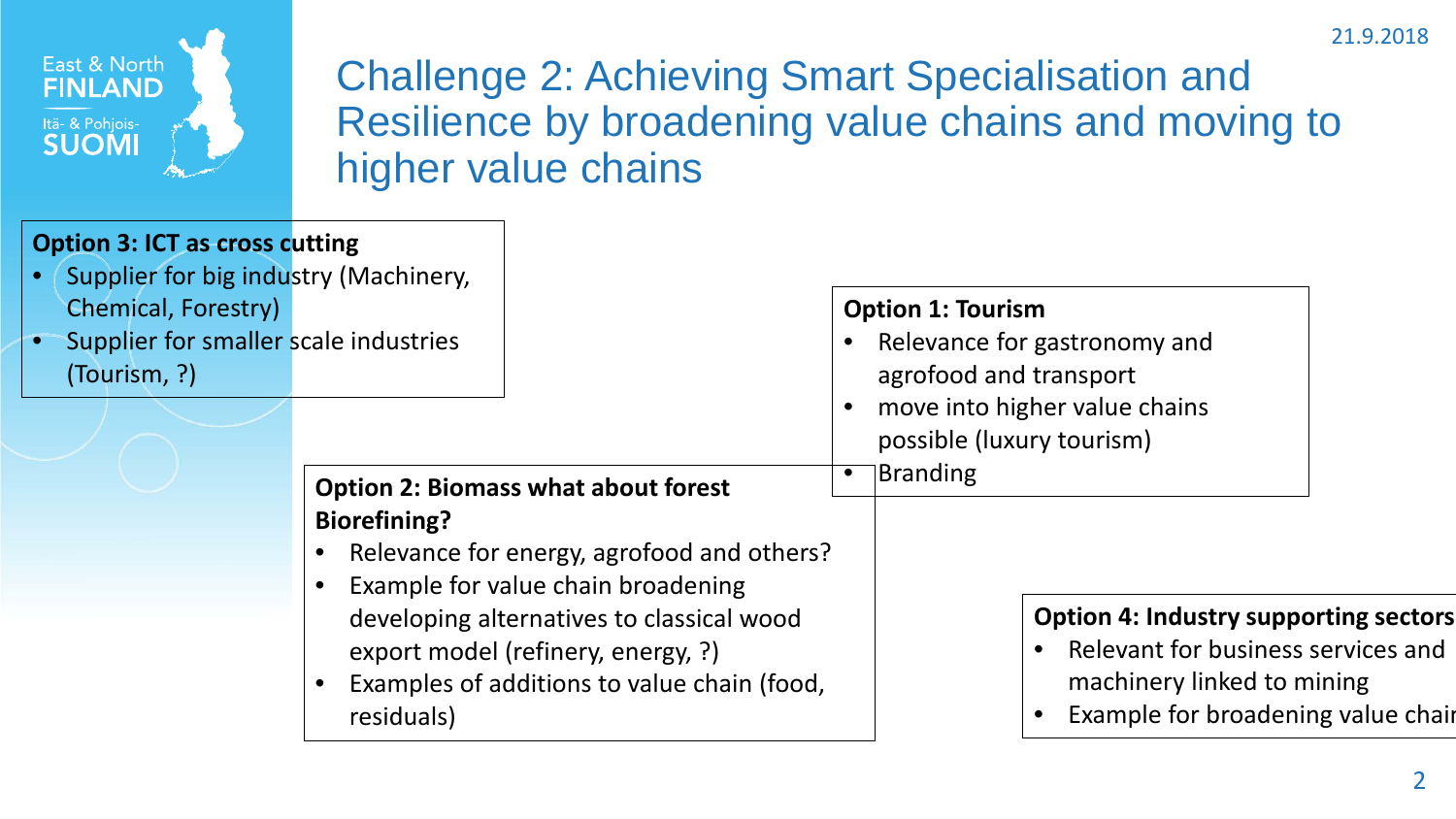

## *Prototype 1: ICT Boost - Building capabilities*

- **Problem:** R&D and industries often lack coordination that could be used for joint development of technical and digital solutions.
- ICT capabilities of labour force is a risk for adaptation to the future work and competitiveness of the whole region.
- **Target Groups:** Regional developers, R&D centers, educational units, SME´s, Industries, Financiers
- **Activities:** 
	- Building capabilities
	- ICT network as a tool to boost R&D and industries
- **Organizations needed to put action in place:** Regional councils, Digital Innovation Hub in Oulu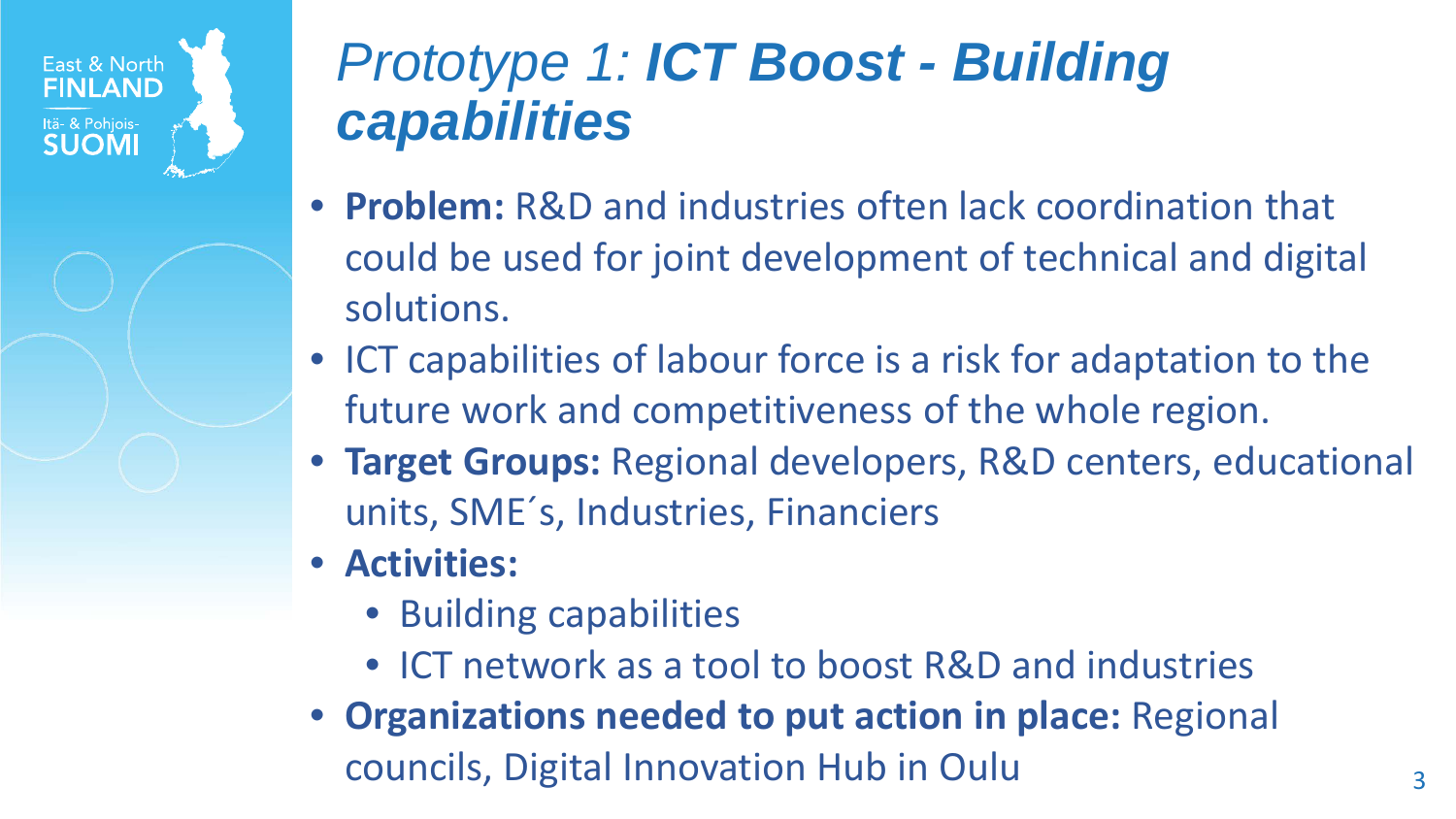

- **Target Groups:** Biomass producers and biomass entrepreneurs, SME's, innovators
- **Activities:**
	- 1. Advisors and experts together mapping the needs of biomass owners and of entrepreneurs Platform prototype development
	- 2. Testing / piloting with companies (one year)
	- 3. Comprehensive coverage (2 years)
	- 4. The end goal: platform working marketbased (3 years)
- 4 • **Success marks:** number of matches made